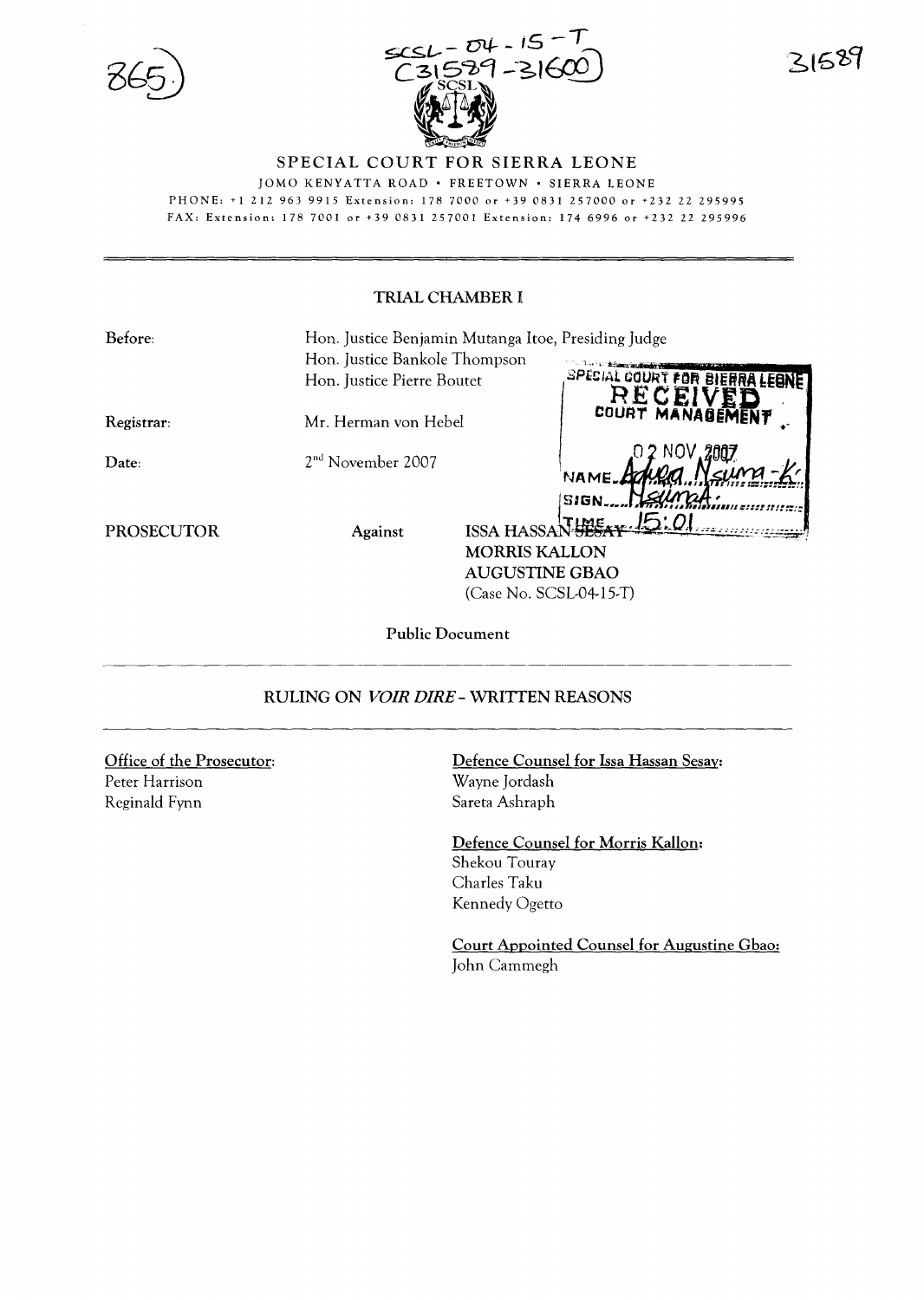**3lS90 TRIAL CHAMBER I** ("Trial Chamber") of the Special Court for Sierra Leone ("Special Court") composed of Hon. Justice Benjamin Mutanga ltoe, Presiding Judge, Hon. Justice Bankole Thompson, and Hon. Justice Pierre Boutet;

**HAVING HEARD** the oral application made by the Office of the Prosecutor ("Prosecution") on the 5<sup>th</sup> of June 2007 to be allowed to use statements made by the First Accused, Issa Hassan Sesay, during interviews conducted with the Prosecution between the 10<sup>th</sup> of March 2003 and the 15<sup>th</sup> of April 2003 in order to cross-examine the Accused to impeach his credibility;

**HAVING HEARD** the submissions of the Prosecution and of the Defence for the First Accused, Issa Hassan Sesay ("Defence") on the 5<sup>th</sup>, 6<sup>th</sup> and 7<sup>th</sup> of June 2007 on the issue of the admissibility of these statements for the limited purpose of cross-examination as to credibility, and in particular, on whether a *voir dire* is necessary in order to determine whether the Accused's waiver of the right to counsel, and the statements, were made voluntarily;

**NOTING** the oral ruling of the Chamber on the 8<sup>th</sup> of June 2007, in which it ordered that, because it was not satisfied that the issue could be determined on the basis of the material before it, a *voir dire* should be conducted to determine the issue of the voluntariness of the Accused's waiver of his right to counsel and of the statements themselves;<sup>1</sup>

**NOTING** that the Chamber indicated at that time that a reasoned written Decision on this matter would be forthcoming;

**PURSUANT** to Articles 17 and 20 of the Statute of the Special Court for Sierra Leone ("Statute"), and Rules 42,43,54,63, 89(B), 92 and 95 of the Rules of Procedure and Evidence ("Rules");

# **THE TRIAL CHAMBER HEREBY ISSUES ITS REASONED WRITTEN DECISION:**

## **1. BACKGROUND**

1. The Accused was indicted on the  $7<sup>th</sup>$  of March 2003 and subsequently arrested pursuant to an order from this Court.<sup>2</sup> On various dates between the 10<sup>th</sup> of March 2003 and the 15<sup>th</sup> of April 2003, the Prosecution conducted a total of **11** interviews with the Accused Sesay while he was in the custody of the Special Court. On the 16<sup>th</sup> of April 2003, the Defence Office filed an Extremely

Case No. SCSL-04-15-T  $\sqrt{2}$  2 November 2007



<sup>I</sup> *Prosecutor v. Sesay, KalLon and Gbao,* SCSL-04-15-T, Transcript, 8 June 2007, pp. 2-3.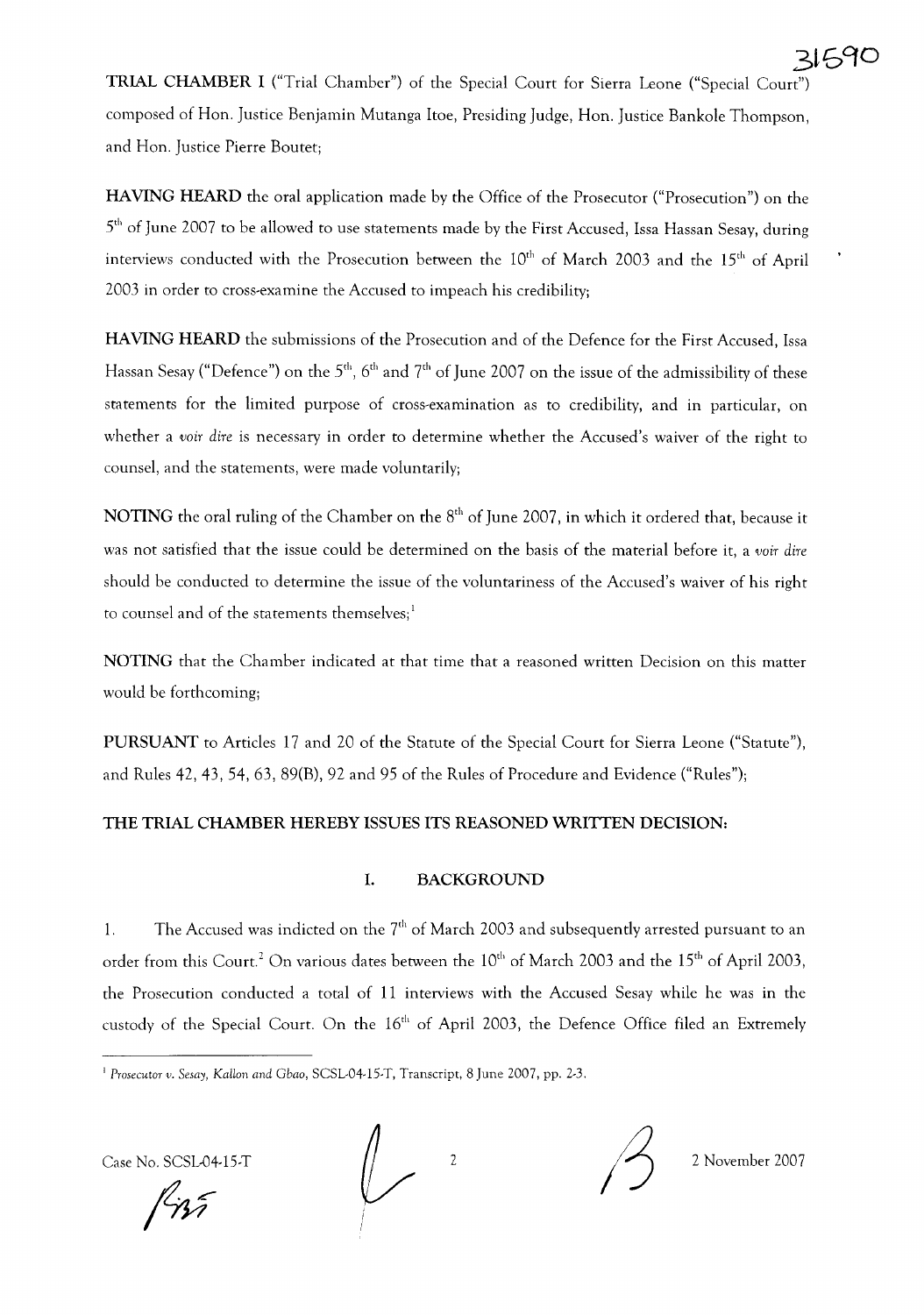Urgent and Confidential Request for an Order Regarding Issa Sesay and an interim order was issued on the 30<sup>th</sup> of April 2003 for the Prosecution to temporarily cease questioning the Accused.<sup>3</sup> In his Decision of the  $30<sup>th</sup>$  of May 2003, Justice Thompson held, on the basis of the materials before him, that he found that the Accused's waiver of his right to counsel was voluntary and informed. $^{\rm 4}$ 

2.  $\quad$  On the  $15^{\text{th}}$  of June 2004, the Chamber issued its Decision on a Defence Motion seeking an order prohibiting the Prosecution from disclosing the interview material to any party.<sup>5</sup> The Chamber held in that decision that "the question of admissibility of the Material, if any, will  $[\cdot, \cdot]$  only arise and be determined at the trial stage and in any event after its disclosure".<sup>6</sup> The Chamber ordered the disclosure of this material, first in redacted, then in non-redacted form, to Counsel for the other Accused.<sup>7</sup>

3. The Accused began his testimony on the  $3<sup>rd</sup>$  of May 2007, and his examination-in-chief finished on the  $30<sup>th</sup>$  of May 2007. He was then cross-examined by the Defence for the Second Accused, Morris Kallon, on the  $30<sup>th</sup>$  of May 2007, and by the Defence for the Third Accused, Augustine Gbao, on the  $30<sup>th</sup>$  of May and the  $1<sup>st</sup>$  of June 2007.

4. On the  $14<sup>th</sup>$  of May 2007, the Prosecution filed copies of the statements and the respective rights advisements with the court.<sup>8</sup> On the  $25<sup>th</sup>$  of May 2007, the Defence indicated that it objected to the admissibility of the statements.<sup>9</sup> On the  $29<sup>th</sup>$  of May 2007, the parties made submissions on the issue of the timing of the ruling on the admissibility of these statements. On the issue of whether to hear arguments on admissibility at this point or at the point that the Prosecution sought to tender them, the Chamber ruled orally and unanimously that the application was premature and therefore

<sup>&</sup>lt;sup>9</sup> Prosecutor *v. Sesay, Kallon and Gbao, SCSL-04-15-T*, Transcript, 25 May 2007, p. 104.





*<sup>2</sup> Prosecutor v. Sesay,* SCSL·03·05·PT, Decision Approving the Indictment and Order for Non·Disclosure, 7 March 2003; *Prosecutor v. Sesay,* SCSL·03·05·PT, Warrant of Arrest and Order for Transfer and Detention, 7 March 2003.

<sup>1</sup> *Prosecutor v. Sesay,* SCSL.03.05.PT, Interim Order to Temporarily Cease any Questioning of the Accused of the Special Court, 30 April 2003.

<sup>4</sup> *Prosecutor v. Sesay,* SCSL-03·05·PT, Decision on Request of Defence Office for Order Regarding Contact with the Accused, 30 May 2003 [Contact Decision], p. 8.

*<sup>\</sup> Prosecutor v. Sesay, Kanon and Gbao,* SCSL·04·15·PT, *Prosecutor v. Brima, Kamara and Kanu,* SCSL-04·16·PT, Confidential Decision on Motion to Prevent Prosecution from Serving Certain Materials to Other Accused Until Admissibility Determined, 15 June 2004 [Confidential Decision]. The Chamber notes that these decisions were originally filed confidentially. However, as these matters were discussed publicly in court on the  $5<sup>th</sup>$ ,  $6<sup>th</sup>$  and  $7<sup>th</sup>$  of June 2007 with the agreement of both parties, the Chamber is of the view that there is no longer a reason to maintain the confidentiality of these decisions.

<sup>&</sup>quot;Confidential Decision, para 38.

 $<sup>7</sup>$  Ibid., para 42.</sup>

<sup>K</sup> *Prosecutor v. Sesay, Kanon and Gbao,* SCSL·04·15,T, Confidential Prosecution Witness Statements, 14 May 2007.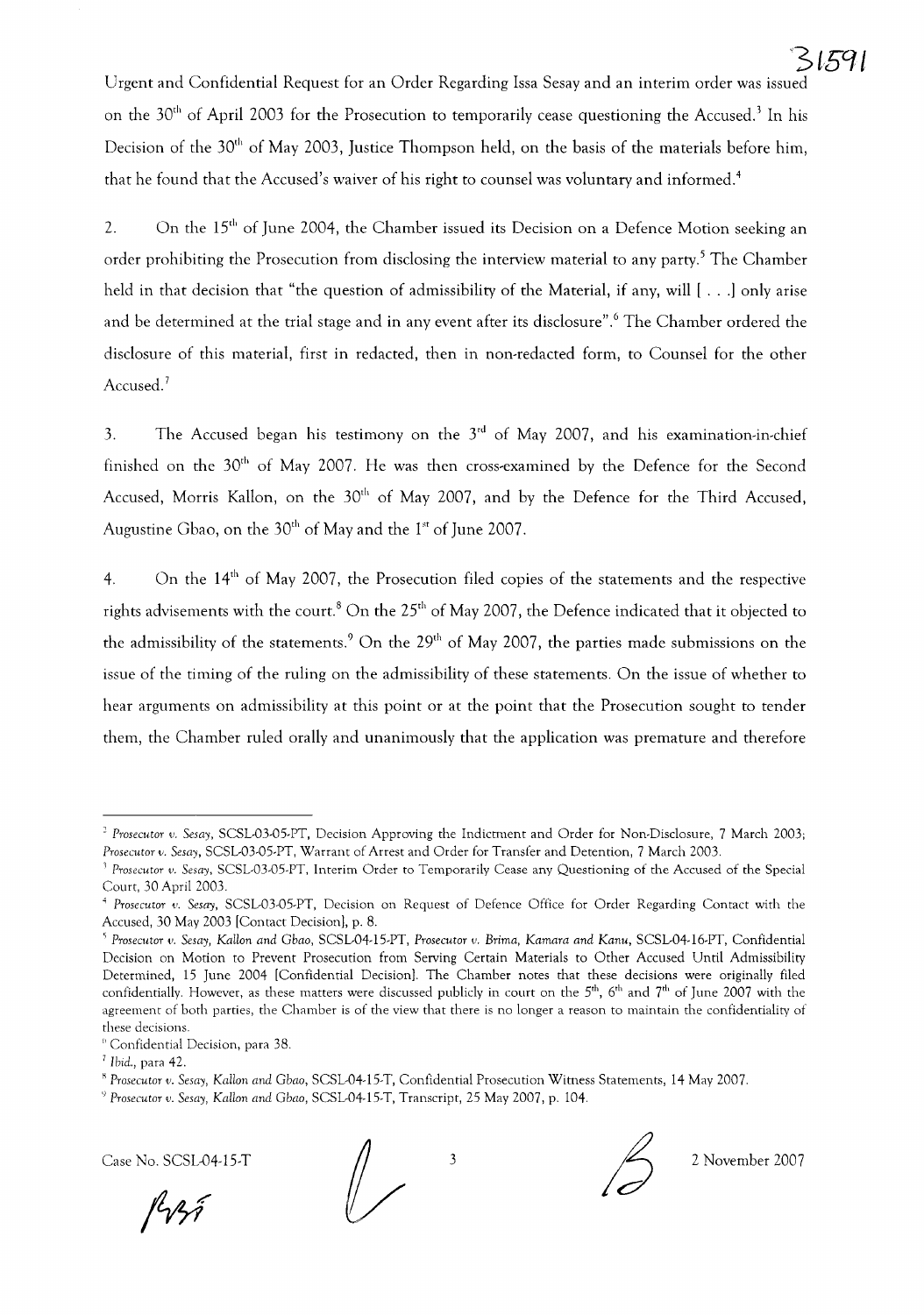

declined to hear it at that time.<sup>10</sup> The Chamber further ruled that Counsel could not properly at this stage examine the Accused in chief about his arrest and the circumstances surrounding the taking of the statement on the grounds that it was impermissible to do so.<sup>11</sup>

## **II. SUBMISSIONS OF THE PARTIES**

### $A.$  *Submissions of the Prosecution*

5. On the 5<sup>th</sup> of June 2007, the Prosecution made an oral application to use the statements to cross-examine the Accused for the purpose of impeaching his credibility, acknowledging its burden to prove beyond a reasonable doubt that the Accused's waiver of his right to counsel, and the statements themselves, were voluntary.12 However, the Prosecution submitted, relying on the Appeals Chamber decision in *Prosecutor v. Ntahobali,13* that a formal *voir dire* procedure was not required to determine the voluntariness of the waiver or statements, arguing that the issue could be decided exclusively on the basis of a *prima facie* examination of the transcript, with the aid of the audio and videotapes of the interviews. <sup>14</sup> The Prosecution further submitted that the Chamber has the discretion, according to Rule 89(B), to decide which procedure will best favour a fair determination of the issues, and that this discretion extends to the decision about whether to hold a *voir dire.*<sup>15</sup>

Case No. SCSL-04-15-T  $\parallel$  4  $\parallel$  2 November 2007

 $\sqrt{\frac{1}{2}}$ 



<sup>10</sup> *Prosecutor v. Sesay, KaHan and Gbao,* SCSL-04-15-T, Transcript, 29 May 2007, pp. 53-54.

II *Ibid.,* p. 54.

<sup>12</sup> *Prosecutor v. Sesay, KaHan and Gbao,* SCSL-04-15-T, Transcript, 5 June 2007, pp. 8-9.

IJ *Prosecutor v. Ntahobali and Nyiramasuhuko,* ICTR-97-21-AR73, Decision on "Appeal of Accused Arsene Shalom Ntahobali againt the Decision on Kanyabashi's Oral Motion to Cross-Examine Ntahobali using Ntahobali's Statements to Prosecution Investigators in July 1997", 27 October 2006 *[Ntahobali* (AC)], para 12.

<sup>&</sup>lt;sup>14</sup> Transcript, 5 June 2007, pp. 14-15, 45-46. The Prosecution argued that this was consistent with the Appeals Chamber's decision in the CDF case, where it held that "Rule 89(C) ensures that the administration of justice will not be brought into disrepute by artificial or technical rules, often devised for jury trial, which prevent judges from having access to information which is relevant" *(Prosecutor v. Norman, Fofana and Kondewa,* SCSL-04-14-AR65, Fofana - Appeal Against Refusal of Bail, 11 March 2005, para 26).

<sup>15</sup> Transcript, 5 June 2007, p. 26, citing *Ntahobali* (AC), para. 12. The Prosecution also noted that the Trial Chamber in the *Ntahobali* Decision indicated that there had been several cases where determinations had been made about voluntariness by considering the transcripts of proceedings only, without holding a *voir dire. (Prosecutor v. Ndayambaje, Kanyabashi, Nyiramasuhuko, Ntahobali, Nsabimana and Nteziryayo,* ICTR-98-42-T, Decision on Kanyabashi's Oral Motion to Cross-Examine Ntahobali using Ntahobali's Statements to Prosecution Investigators in July 1997, 15 May 2006 *[Ntahobali* (TC)], para 54, citing *Prosecutor v. Bagosora, Kabiligi, Ntabakuze and Nsengiyumva,* Decision on the Prosecutor's Motion for the Admission of Certain Materials under Rule 89(C), 14 October 2004 *[Bagosora], Prosecutor v. Bizimungu, Mugenzi, Bicamumpaka and Mugiraneza,* ICTR-98-41-T, Decision on Prosper Mugiraneza's Renewed Motion to Exclude his Custodial Statements from Evidence, 4 December 2003, and *Prosecutor v. Kabiligi and Ntabakuze,* ICTR-97-34-I, Decision on Kabiligi's Motion to Nullify and Declare Evidence Inadmissible, 2 June 2000.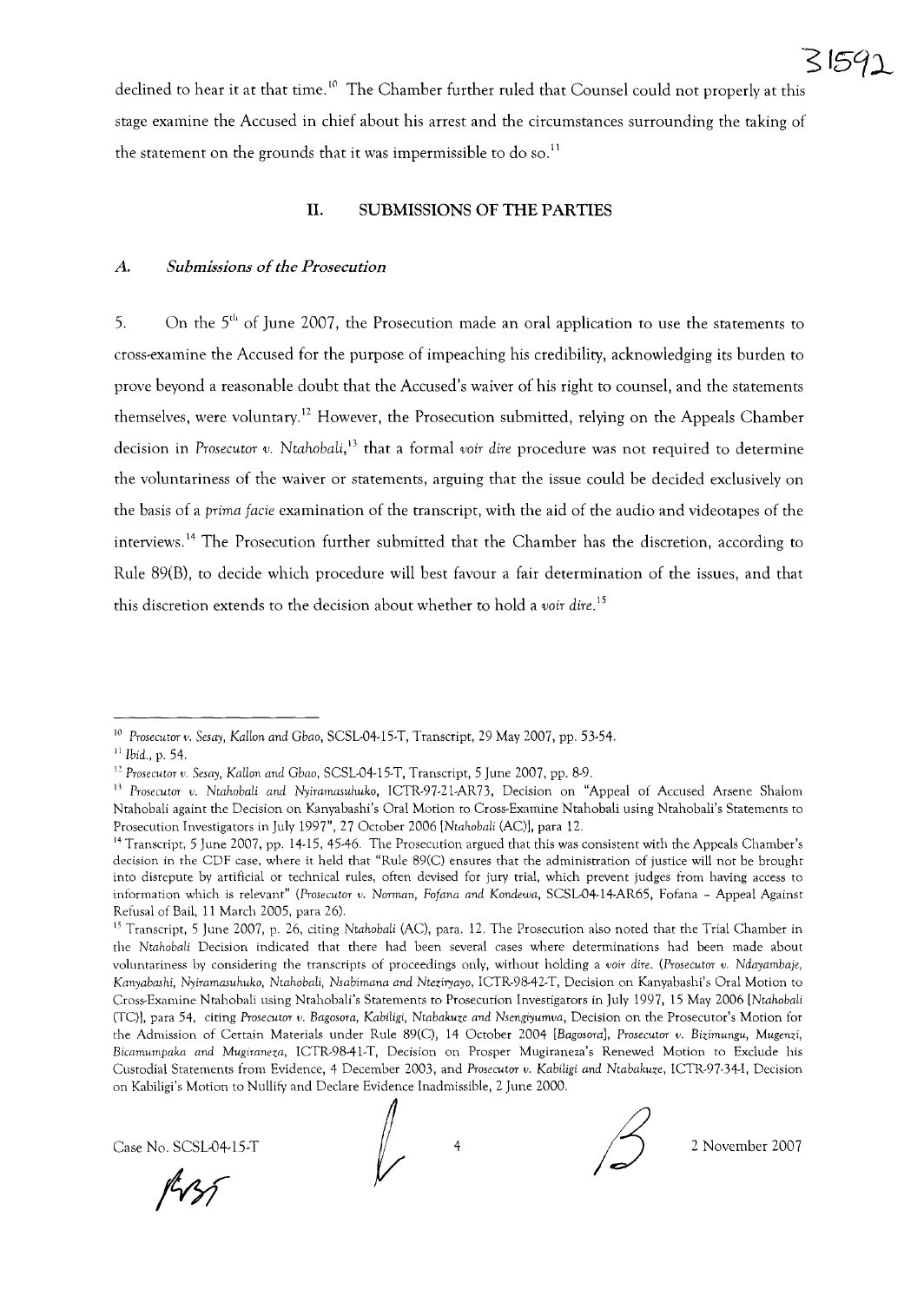6. The Prosecution further submitted that the Office of the Prosecutor had complied with Rules 42, 43 and 63 during the interviews<sup>16</sup>, and that the presumption in Rule 92, that confessions are voluntary if Rules 63 and 43 have been complied with, applied.<sup>17</sup> Accordingly, it submitted, relying on the Appeals Chamber's Decision in *Ntahobali,* that the distinction between confessions and interviews is not the appropriate basis for determining whether to conduct a *voir dire,* because both statements require the same consideration under Rule 63. <sup>18</sup>

7. Consequently, the Prosecution contended that it is clear from the transcripts, the rights advisements, and the audio and videotapes, that the Accused had voluntarily waived his right to Counsel and that the statements he gave during the interviews were made with full knowledge of his rights. It further contended that the Accused's rights were read to him prior to every interview, that it is clear from the transcripts that he understood what was taking place, and that even his body language in the video is a clear indication of his willingness to take part in the interview process.<sup>19</sup> The Prosecution also indicated that it was relying on the Contact Decision of 30 May 2003, in which Justice Thompson held that the Accused's waiver of his right to counsel had been voluntary and informed. <sup>20</sup>

### *B.* Submissions of the Defence

8. In response, the Defence submitted that the prior statements of the Accused were inadmissible pursuant to Rules 89 and 95, and were obtained in breach of Article 17 $(g)^{21}$  and submitted that the involuntariness of the waiver and of the statements were manifest on the face of the transcript such that the Chamber should conclude that the Prosecution is unable to discharge its burden of proof, and should therefore exclude the statements automatically.<sup>22</sup> Should the Chamber not hold this opinion, the Defence submits that there is ample evidence on the face of the transcripts to raise a doubt as to the voluntariness of the interviews, and that the issue of voluntariness cannot be

Case No. SCSL-04-15-T

 $\bigg\downarrow$ 



5 2 November 2007

 $^{16}$  The Defence clarified that it was not bringing any challenge based on Rule 43 (Transcript, 5 June 2007, p. 44).

<sup>17</sup> *Ibid.,* p. 39.

<sup>&</sup>lt;sup>18</sup> Ibid., p. 28, citing *Ntahobali* (AC), para 18.

I') *Ibid.,* p. 46.

<sup>&</sup>lt;sup>20</sup> *Ibid.*, pp. 36-37, 41.

<sup>21</sup> *Prosecutor v. Sesay, KaHon and Gbao,* SCSL·04·15·T, Skeleton Argument of the Defence (Admissibility/Exclusionary Principles) [Skeleton], para 1, Transcript, 5 June 2007, p. 51.

 $22$  Skeleton, para 4, Transcript, 5 June 2007, pp. 85-86, Transcript, 6 June 2007, pp. 60-62.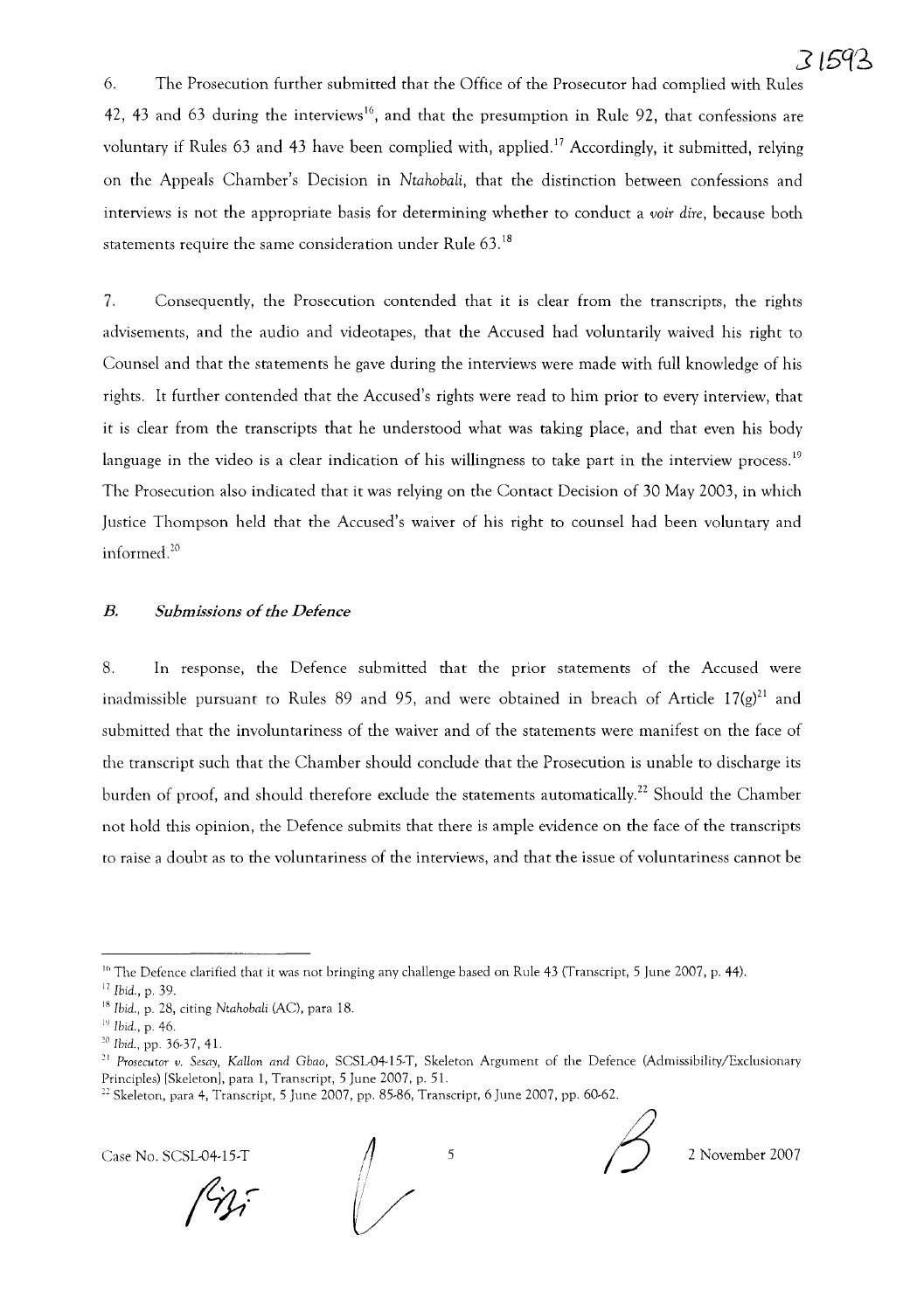9. In further submissions, the Defence argued extensively that it is clear, from the face of the transcripts, that there have been several clear breaches of Rules 42, 63 and 92, to wit, that: i) that the waivers were never properly explained to the Accused and that they were explained in a way that was demonstrably inaccurate,<sup>24</sup> ii) that the Accused did not understand what he was purporting to waive,<sup>25</sup> iii) that the investigators acted improperly in threatening him and offering inducements, involving a process designed to trick the Accused into believing that notwithstanding his detention, he was a witness for the Prosecution, and inculcating in the Accused the belief that his wife was in Prosecution protective custody and that access to her was controlled by the Prosecution<sup>26</sup>, iv) the Accused did not understand the role of Duty Counsel and the investigators took advantage of this,<sup>27</sup> v) Duty Counsel did not provide sufficient information about the Accused's rights to enable him to understand them,<sup>28</sup> vi) that at the time of the Accused's initial appearance, it was clear that he had not read the indictment and did not understand the charges against him,<sup>29</sup> v) and that the investigators interfered with privileged communications.<sup>30</sup>

10. In addition, the Defence pointed to several indications of problems in the manner of conducting the interviews that warranted further exploration, noting that there were several off-tape conversations about the evidence, and issues concerning the circumstances of the Accused's arrest.'l It further submitted that it was clear that Mr. Sesay was in distress during the first interview due to lack of knowledge of the whereabouts of his family, and that no reassurance was provided by the

Case No. SCSL-04-15-T

//

 $\bigotimes$  2 November 2007

<sup>&</sup>lt;sup>23</sup> Skeleton, para 8, Transcript, 5 June 2007, pp. 86-87.

<sup>24</sup> Transcript, 5 June 2007, p. 72, 106, Transcript, 6 June 2007, p. 48.

 $25$  Transcript, 6 June 2007, p. 48.

 $26$  Transcript, 5 June 2007, pp. 88-89, 109-114, Transcript, 6 June 2007, pp. 47-48. The Defence initially submitted that the Accused's wife had been in the protective custody of the Prosecution, but later corrected this, based on a letter from Naeem Ahmed, Deputy Chief of Witness and Victim Services ("WVS") dated 7 June 2007 (Exhibit 218), indicating that the Accused's wife had been in the custody of the WVS since 14 May 2003 (Transcript, 7 June 2007, pp. 2-4). The Prosecution clarified that she had been placed in the custody of the WVS as a result of a request from the Prosecution. The Defence indicated that the Accused, and Mr. Petit of the Office of the Prosecutor were under the impression that she was under the protective custody of the Prosecution, and maintained its original submissions regarding this issue (Transcript, 7 June 2007, pp. 2-4).

<sup>&</sup>lt;sup>27</sup> Transcript, 6 June 2007, pp. 27-36.

<sup>&</sup>lt;sup>28</sup> *Ibid.*, pp. 47-48.

*<sup>29</sup> Ibid.,* p. 30, 48.

JO *Ibid.,* p. 26, 47

<sup>11</sup> *Ibid.,* p. 49.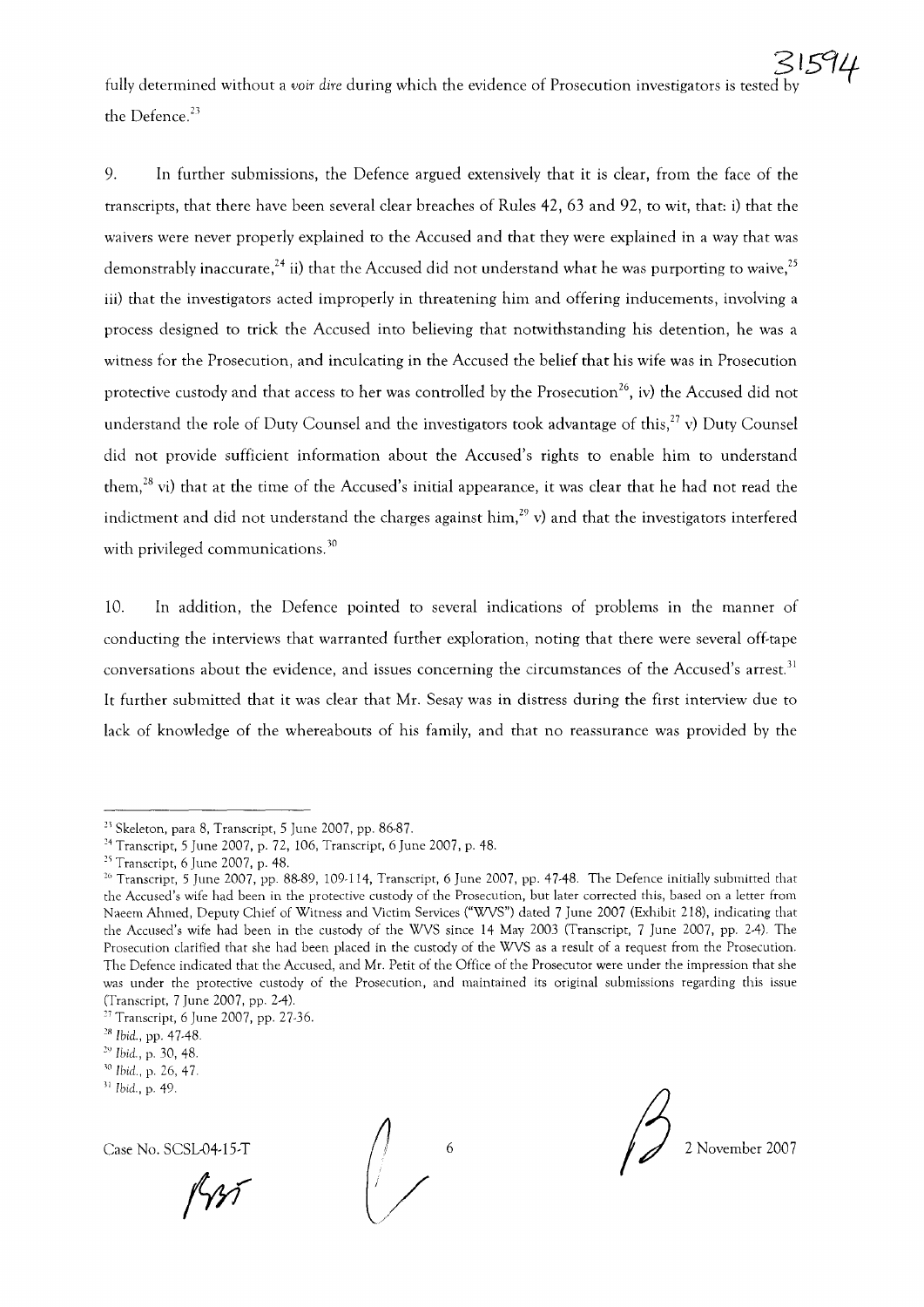.<br>أحرا investigators regarding this.<sup>32</sup> The Defence also claimed that the Accused's inexperience with system should be taken into account in assessing voluntariness, arguing that he had just emerged from a bush war, had no experience of Western or international systems of justice, was uneducated, and relied completely on the information provided by the investigators.<sup>33</sup>

11. The Defence likewise submitted that these are issues that cannot be considered properly solely by looking at the face of the transcripts, and the audio and videotapes, in that, for example, it would not be possible to obtain evidence of off-tape conversations or coercion prior to interviews without hearing from the investigators involved. Without such evidence, the Defence contended, the Prosecution could not discharge its burden of proving that the waivers and the interviews were conducted voluntarily.<sup>34</sup> The Defence argued that although Rule 92 creates a presumption that if Rules 43 and 63 were complied with, the confession was voluntary, this presumption is rebuttable by the Defence raising evidence, at which point the Prosecution must prove that the statement was voluntary beyond a reasonable doubt.<sup>35</sup>

12. The Defence relied on *Bagosora* for the proposition that rights must be communicated in a manner that is reasonably understandable to the detainee, and not simply by some incantation which a detainee may not understand, and that if there are any indications that the Accused is confused about his right to counsel, steps must be taken to ensure that the suspect does actually understand the nature of his rights. <sup>36</sup> The Defence submitted that in *Bagosora* and *Prosecutor* v. *Halilovic,37* a single issue was sufficient for the court to rule the statement involuntary, whereas in this case, there are multiple issues that should raise doubts as to the voluntariness of the interview.<sup>38</sup> The Defence submitted that there had never been a case where transcripts alone have been used to discharge the Prosecution's burden. <sup>39</sup>

RAT



 $12$  Transcript, 5 June 2007, p. 108, Transcript, 6 June 2007, pp. 46-47.

<sup>11</sup> Transcript, 5 June 2007, p. 91,104, Transcript, 6 June 2007, p. 47.

<sup>34</sup> Transcript, 5 June 2007, p. 52.

<sup>3\</sup> Transcript, 6 June 2007, pp. 5-12, relying on *Prosecutor v. Delalic, Mucic,* Delic *and Landzo,* 1T96-21, Decision on Zdavko Mucic's Motion for the Exclusion of Evidence, 2 September 1997 [Delalic], paras 41-42. The Prosecution later submitted that Delalic in fact said nothing about the proper construction of Rule 92 (Transcript, 7 June 2007, p. 36).

<sup>&</sup>lt;sup>36</sup> Skeleton, para 17, Transcript, 6 June 2007, referring to *Bagosora*, para 17.

<sup>&</sup>lt;sup>37</sup> Prosecutor v. Halilovic, IT-01-48-AR73.2, Decision on Interlocutory Appeal Concerning Admission of Record of Interview of the Accused from the Bar Table (AC), 19 August 2005 *[Hatilovic].*

 $38$  Transcript, 5 June 2007, p. 98.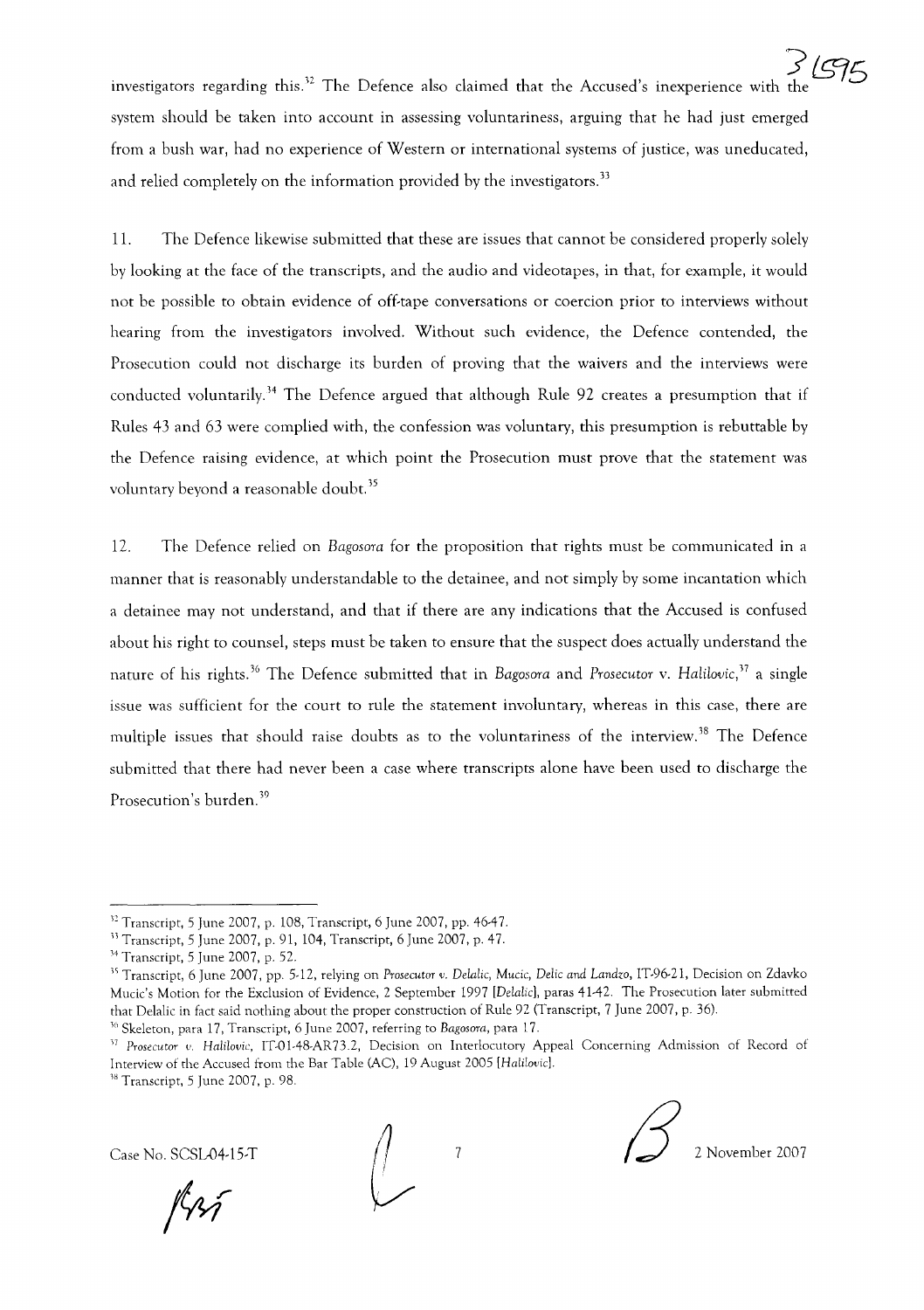13. The Prosecution corrected factual errors made by the Defence, and provided its interpretation of the cases relied upon by the Defence.<sup>40</sup> The Chamber ruled that the Prosecution should not be allowed to refer to extrinsic material outside of the records in making its submissions.<sup>41</sup> The Prosecution submitted that the Defence's allegation that the Accused's inexperience with the system should be taken into account was a variation of the argument made in *Delalic*, where it was submitted that due to cultural differences, the Accused did not understand his rights. <sup>42</sup> The Prosecution submitted that this argument was dismissed by the court in *Delalic,* and should similarly be discounted by the Chamber, particularly in light of the fact that rather than being as naive as the Defence has portrayed him, Mr. Sesay was in fact attending high level meetings with heads of state.<sup>43</sup>

## **III.** APPLICABLE LAW

14. The Chamber recalls that the relevant portions of the Rules applicable to this Motion are as follows:

#### Rule 89:

(A) The rules of evidence set forth in this Section shall govern the proceedings before the Chambers. The Chambers shall not be bound by national rules of evidence.

(B) In cases not otherwise provided for in this Section, a Chamber shall apply rules of evidence which will best favour a fair determination of the matter before it and are consonant with the spirit of the Statute and the general principles of law.

(C) A Chamber may admit any relevant evidence.

#### Rule 92: Confessions

A confession by the suspect or the accused given during questioning by the Prosecutor shall, provided the requirements of Rule 43 and Rule 63 were complied with, be presumed to have been free and voluntary.

Case No. SCSL-04-15-T 2 November 2007



w Transcript, 6 June 2007, pp. 51-52. The Defence distinguished the cases mentioned in para 54 of *Ntahobali* (see note 15) from the instant case (Transcript, 6 June 2007, pp. 51-52).

 $40$  Transcript, 7 June 2007, pp. 2-58. The Defence conceded to some of these corrections (Transcript, 7 June 2007, p. 2, Transcript, 6 June 2007, p. 4)

 $41$  Transcript, 7 June 2007, p. 21.

<sup>42</sup> Transcript, 7 June 2007, pp. 59-60 referring to *Delatie.*

<sup>41</sup> Transcript, 7 June 2007, p. 60.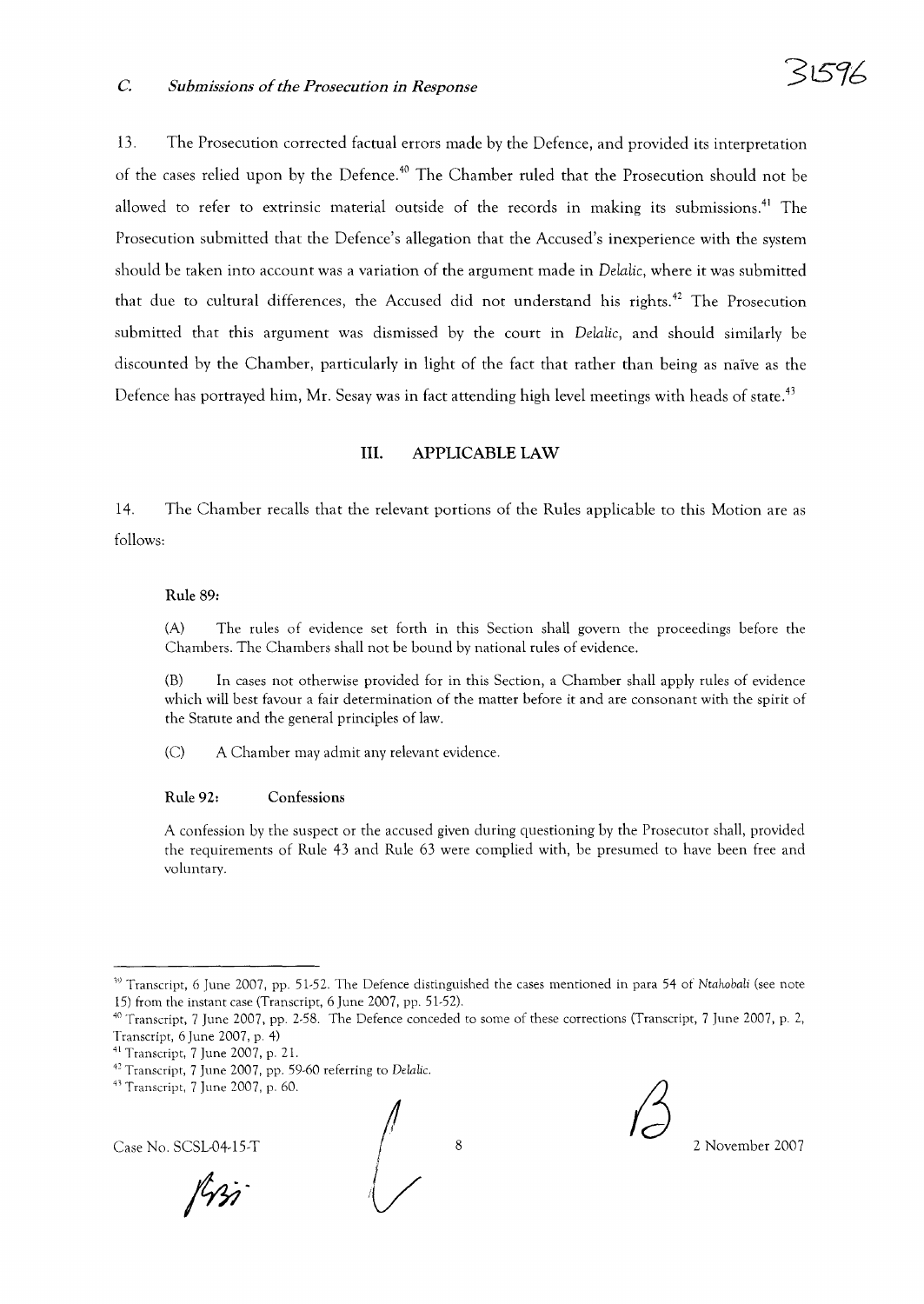### Rule 95: Exclusion of Evidence



No evidence shall be admitted if its admission would bring the administration of justice into serious disrepute.

#### Rule 42: Rights of Suspects during Investigation

(A) A suspect who is to be questioned by the Prosecutor shall have the following rights, of which he shall be informed by the Prosecutor prior to questioning, in a language he speaks and understands:

(i) The right to legal assistance of his own choosing, including the right to have legal assistance provided by the Defence Office where the interests of justice so require and where the suspect does not have sufficient means to pay for it;

(ii) The right to have the free assistance of an interpreter if he cannot understand or speak the language to be used for questioning; and

(iii) The right to remain silent, and to be cautioned that any statement he makes shall be recorded and may be used in evidence.

(B) Questioning of a suspect shall not proceed without the presence of counsel unless the suspect has voluntarily waived his right to counsel. In case of waiver, if the suspect subsequently expresses a desire to have counsel, questioning shall thereupon cease, and shall only resume when the suspect has obtained or has been assigned counsel.

#### Rule 43: Recording Questioning of Suspects

Whenever the Prosecutor questions a suspect, the questioning, including any waiver of the right to counsel, shall be audio-recorded or video-recorded, in accordance with the following procedure:

(i) The suspect shall be informed in a language he speaks and understands that the questioning is being audio-recorded or video-recorded;

(ii) In the event of a break in the course of the questioning, the fact and the time of the break shall be recorded before audio-recording or video-recording ends and the time of resumption of the questioning shall also be recorded;

(iii) At the conclusion of the questioning the suspect shall be offered the opportunity to clarify anything he has said, and to add anything he may wish, and the time of conclusion shall be recorded;

(iv) The content of the recording shall then be transcribed as soon as practicable after the conclusion of questioning and a copy of the transcript supplied to the suspect, together with a copy of the recording or, if multiple recording appararus was used, one of the original recorded tapes; and

(v) After a copy has been made, if necessary, of the recorded tape for purposes of transcription, the original recorded tape or one of the original tapes shall be sealed in the presence of the suspect under the signature of the Prosecutor and the suspect.

### Rule 63: Questioning of the Accused

(A) Questioning by the Prosecutor of an accused, including after the initial appearance, shall not proceed without the presence of counsel unless the accused has voluntarily and expressly agreed to proceed without counsel present. If the accused subsequently expresses a desire to have counsel, questioning shall thereupon cease, and shall only resume when the accused's counsel is present.

RAT

Case No. SCSL04-15-T  $\bigcap$  9  $\bigcap$  2 November 2007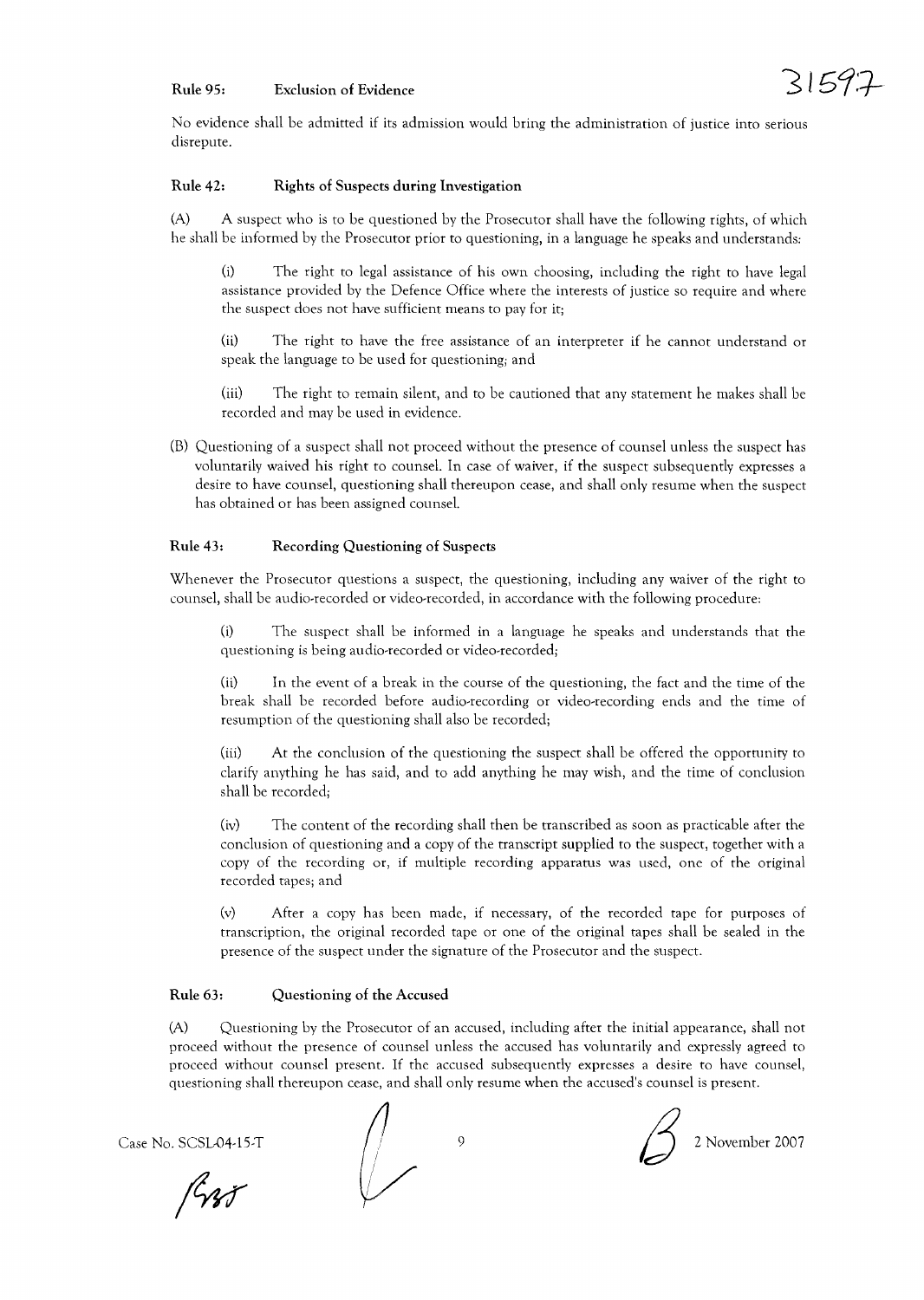(B) The questioning, including any waiver of the right to counsel, shall be audio-recorded and possible, video-tecorded in accordance with the procedure provided for in Rule 43. The Prosecutor shall at the beginning of the questioning caution the accused in accordance with Rule 42(A)(iii).

15. The Chamber wishes to emphasize that, as a matter of law, it is for the Prosecution to prove the voluntariness of the Accused's waiver of his right to counsel, and of his statements "convincingly and beyond a reasonable doubt."44

16. The Chamber opines that it has discretionary authority under 89(B) to decide upon the best procedure for a fair determination of the issues before it, and this discretion extends to its decision about whether to hold a *voir* dire. We endorse the proposition found in the existing jurisprudence that a determination of the voluntariness of an Accused's statement may be a circumstance in which a *voir* dire may be used. <sup>45</sup> However, the Chamber recognizes that it is not required to hold a *voir* dire if it does not deem that one is necessary.<sup>46</sup> The material and the information before it may be sufficient to make such a determination.

17. If a statement is deemed voluntary and therefore admissible, it may be used to cross-examine the Accused, but if it has not been introduced in evidence during the Prosecution's case in chief, it cannot be admitted for the truth of its contents.<sup>47</sup> The use of such statements is therefore confined to the limited purpose of cross-examination to impeach credibility.



<sup>44</sup> *DdaUc,* para 42, *Bagosora,* para 14.

<sup>&</sup>lt;sup>45</sup> Prosecutor v. Milosevic, IT-02-54-T, Decision on Prosecution Motion for Voir Dire Proceeding, 9 June 2005, p. 3, where the court lists several examples of circumstances where a *voir dire* procedure might be used, including determining the admissibility of a confession by the Accused. The court held that the matter was one for the Trial Chamber's discretion, but that "although the procedure may be applicable both to statements of witnesses and confessions by the Accused, the Trial Chamber is of the view that there is a stronger case to use it in respect of statements such as a confession by an Accused" (p. 4).

<sup>&</sup>lt;sup>46</sup> In *Halilovic*, the court held that "the requested break in the interview itself should have been sufficient to raise the concern of the Chamber to explore more fully the voluntariness of that interview. This does not necessarily require the holding of a voir *dire,* although there may be certain advantages in doing so" (para 46). In *Ntahobali* (AC), the court held that "the *voir dire* procedure originates from the common law and does not have a strictly defined process in the TribunaL There are no provisions in the Rules which direct Trial Chambers to adopt a formal procedure for determining whether they should conduct a voir *dire.* Instead, Rule 89(B) of the Rules provides that reference should be made to evidentiary rules 'which will best favour a fair determination of the matter'. This discretion can extend to the conduct of a voir *dire* procedure when it is deemed appropriate by the Trial Chamber" (para 12). In *Ntahobali*, the Appeals Chamber found that there was nothing wrong with the Trial Chamber's decision not to conduct a voir *dire* to determine the issue of voluntariness of the Accused's statement, but instead heard submissions of the parties and considered a written statement of the Accused.

<sup>&</sup>lt;sup>47</sup> Ntahobali (TC), paras 60-61. This is also consistent with the decision of this Chamber in the CDF case, where it held that prior inconsistent statements of a witness are admissible for the purpose of impeaching his credibility only, but cannot be used for any other purpose, following certain requirements set out in that decision *(Prosecutor v. Norman, Fofana and Kondewa,* SCSL-04-14-PT, Decision on Disclosure of Witness Statements and Cross-Examination, 16 July 2004, paras 18 and 21).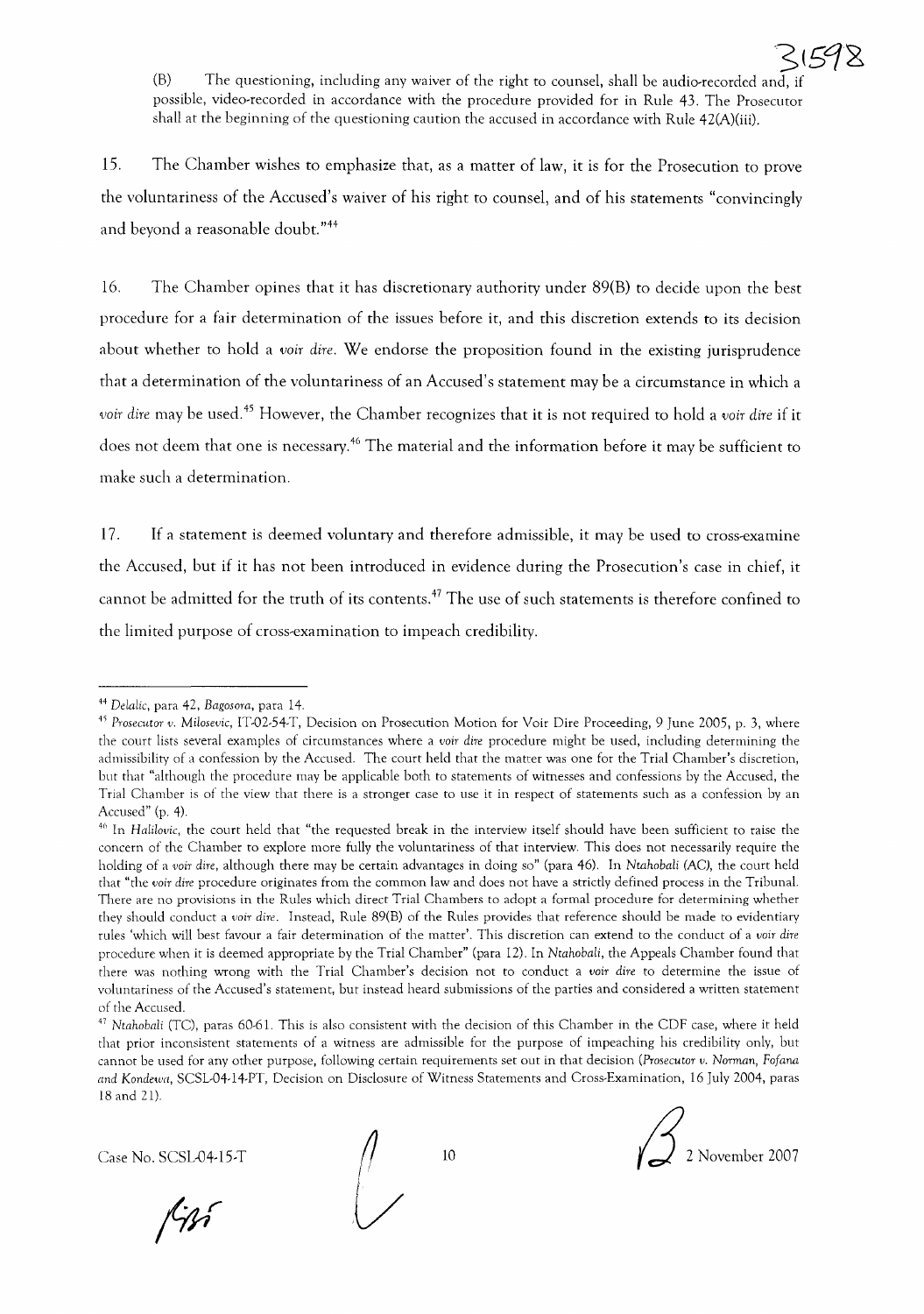#### **III. DELIBERATION**

18. Guided by the applicable principles of law and applying them to the issues and facts as found so far the purposes of the instant application, the Chamber opines strongly that references in the transcripts to several off-tape conversations, the contents of which were never discussed in the taped portions of the interview, do raise sufficient doubts as to compliance with the governing rules and procedures. We also strongly opine that the apparent misapprehension that the Accused was under during his interview that he was a suspect, rather than an Accused, does also raise some doubt as to compliance with Rules 42, 43 and 63.

19. Based on the foregoing reasoning, the Chamber cannot, at this stage, conclude there is sufficient material before it to allow for a proper determination of the voluntariness or otherwise of the statements at this stage. **In** the Chamber's opinion, a fuller exploration of the circumstances surrounding the Accused's waiver of his right to counsel and statements is therefore required, and would best be achieved by the holding of a *voir dire.* The Chamber reiterates that the burden is on the Prosecution, during the *voir dire,* to establish the voluntariness of the waiver and of the statements beyond a reasonable doubt.

20. Hence the need, at this stage, for the holding of a *voir dire,* leaving the issue of the voluntariness of the statement and its admissibility to be determined after the conclusion of the *voir dire,* the Contact Decision of Justice Bankole Thompson on the issue of the voluntariness of the waiver notwithstanding. <sup>48</sup>

## **IV. DISPOSITION**

**REITERATES** its order that a *voir dire* be conducted to determine the issue of the voluntariness of the statements;

**ORDERS** the Court Management Section to immediately reclassify the following Decisions as public:

i) *Prosecutor v. Sesay,* SCSL-03-05-PT-026, Interim Order to Temporarily Cease any Questioning of the Accused of the Special Court, 30 April 2003.

Case No. SCSL04-15-T  $\bigcup_{11}$  11  $\bigcup_{22}$  November 2007

<sup>&</sup>lt;sup>48</sup> Transcript, 5 June 2007, where Judge Thompson stated "it's the collective disposition of the Bench to hear you as fully and as amply as possible on all the aspects that are raised by the Prosecution, and using that decision of May 2003 as merely just a guide, a citation, an authority, but not foreclosing or precluding you from even raising issues that may be, what, peripheral or core or tangential" (p. 49).